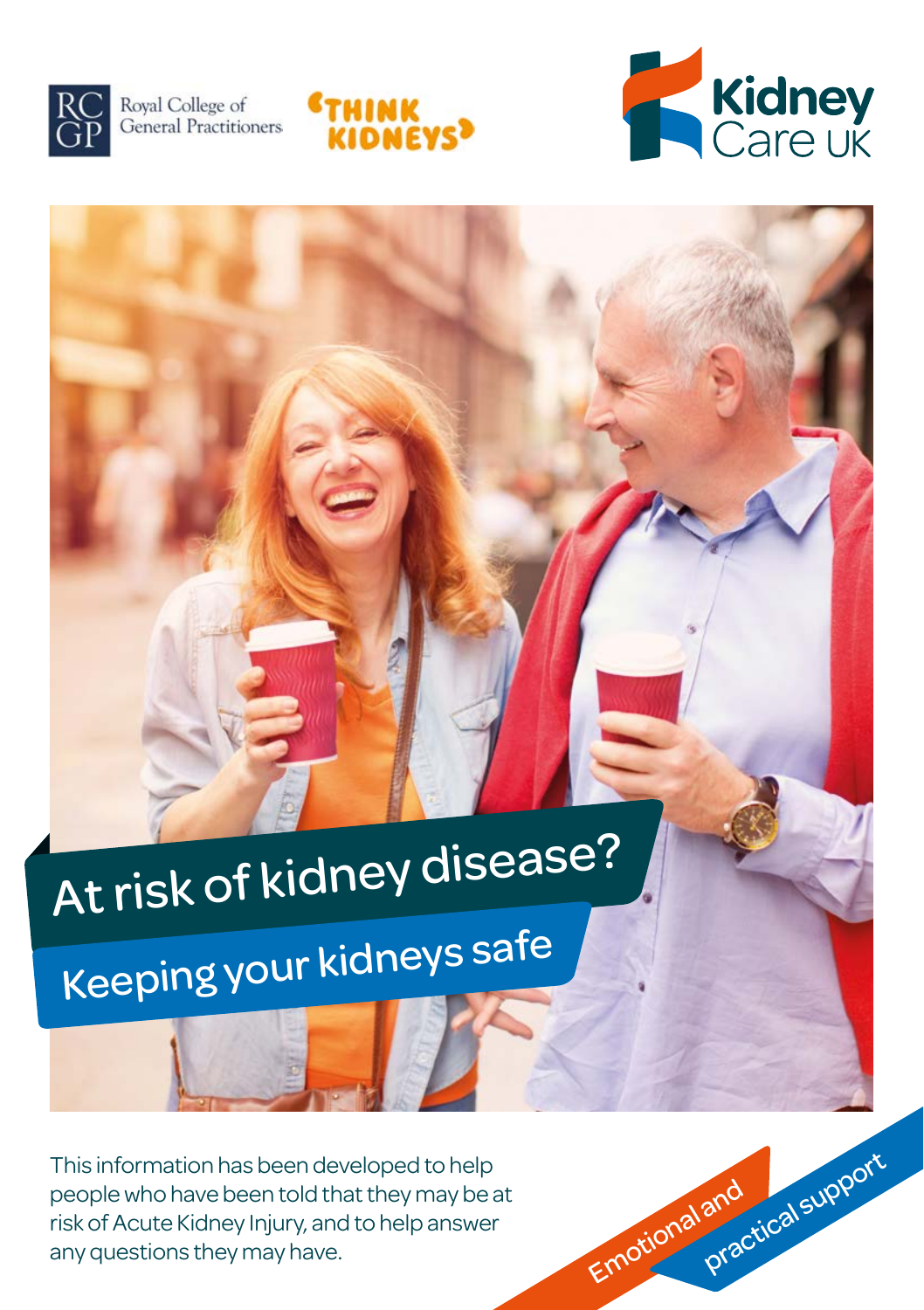# **What is Acute Kidney Injury (AKI)?**

**Acute** is a term used to describe something that has occurred over hours or days (as opposed to chronic which means months or years).

**Kidney Injury** describes evidence of damage to the kidneys usually with a change in kidney function tests and passing only small amounts of urine.

# **What are the symptoms?**

In the early stages, there may not be any, but symptoms may be related to the illness which causes the AKI, such as diarrhoea and vomiting, low blood pressure with light headedness and passing only small volumes of urine.

It's very important that AKI is detected early and treated promptly as in some cases it can be very serious. In the large majority of cases early detection and treatment will result in resolution of the AKI.

Kidney function is usually assessed by testing the blood for waste products. This includes creatinine which comes from our muscles and can build up if the kidneys are not functioning well. The hospital laboratory is then able to provide an estimate of the efficiency of the kidneys. It is also important to test the urine to look for evidence of kidney damage or inflammation.

# **The kidneys perform five important tasks for the body.**



They **remove waste products** and toxins from the body, including drugs, by making urine.

They **control fluid balance**, making sure that we are not overloaded with water or too dry.



They **control blood pressure**, keeping it at the right level for body functions.



They **make vitamin D**, keeping our bones strong.



They **make a hormone** called erythropoietin (EPO), which stimulates the production of red blood cells in the bone marrow.

**How can you assess kidney function?**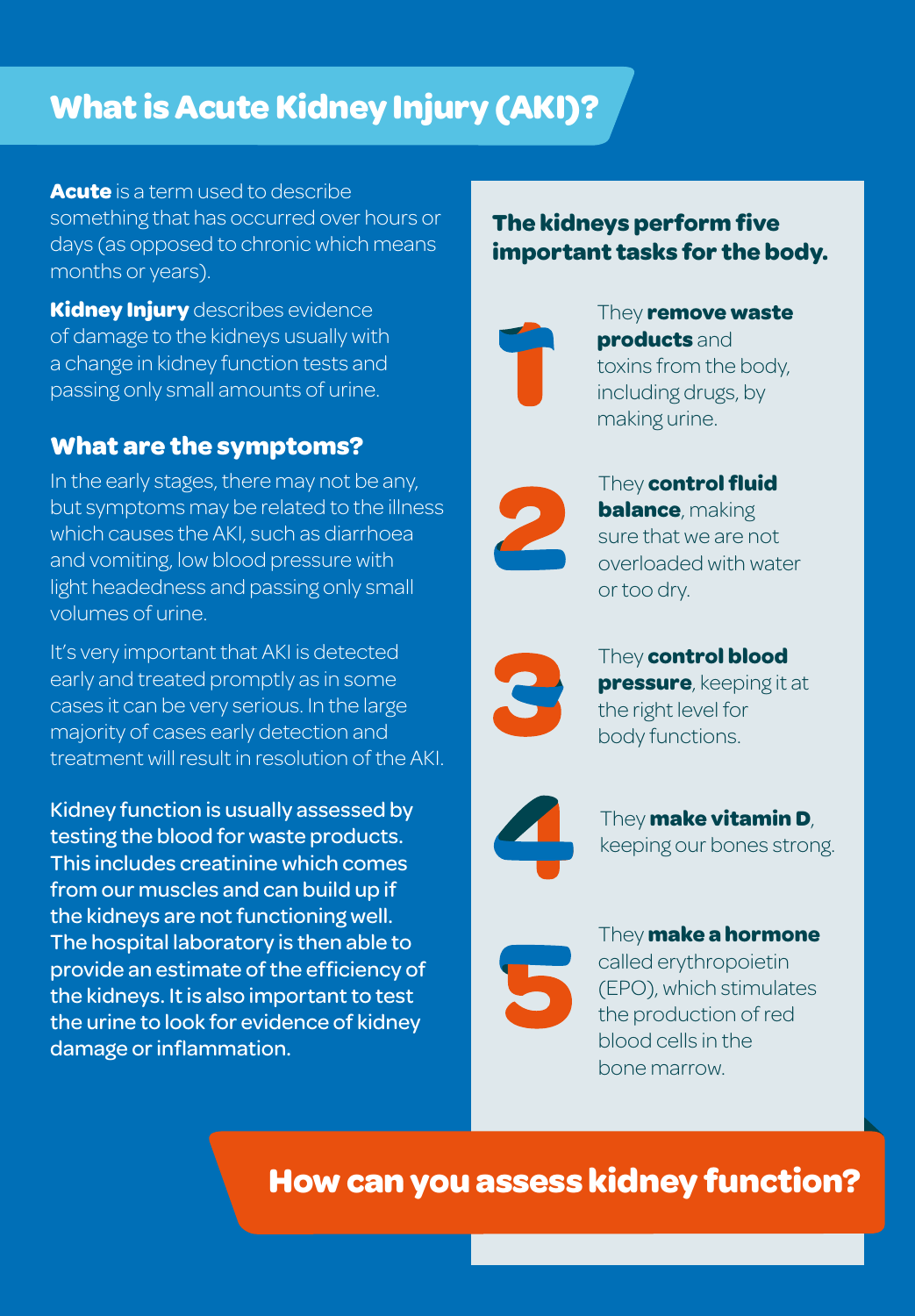# **Who is at risk of Acute Kidney Injury?**

We are all at risk of Acute Kidney Injury. It is very common when people become seriously unwell, and affects one in five people admitted as an emergency to hospital.

The kidneys require an adequate blood pressure to function. If blood pressure drops a lot then cells in the kidneys are damaged and they may not function properly again, even when blood pressure returns to normal.

Some people are more at risk than others, for example those people who already have abnormal kidney structure or function. This may be related to other long term conditions such as diabetes or high blood pressure.

If there is evidence of abnormal kidney function which lasts for more than three months then this is called Chronic Kidney Disease.

### What are the usual causes of Chronic Kidney Disease?

Chronic Kidney Disease is very common particularly in older people.

It is most commonly associated with high blood pressure (hypertension) and diabetes – both type 1 and type 2. It is also more common in people from black and ethnic minority groups.

There are some inherited conditions such as Polycystic Kidney Disease, which cause Chronic Kidney Disease to be more common in families.

Some people develop inflammation in the kidney such as glomerulonephritis or systemic lupus erythematosus, which can cause long term damage.

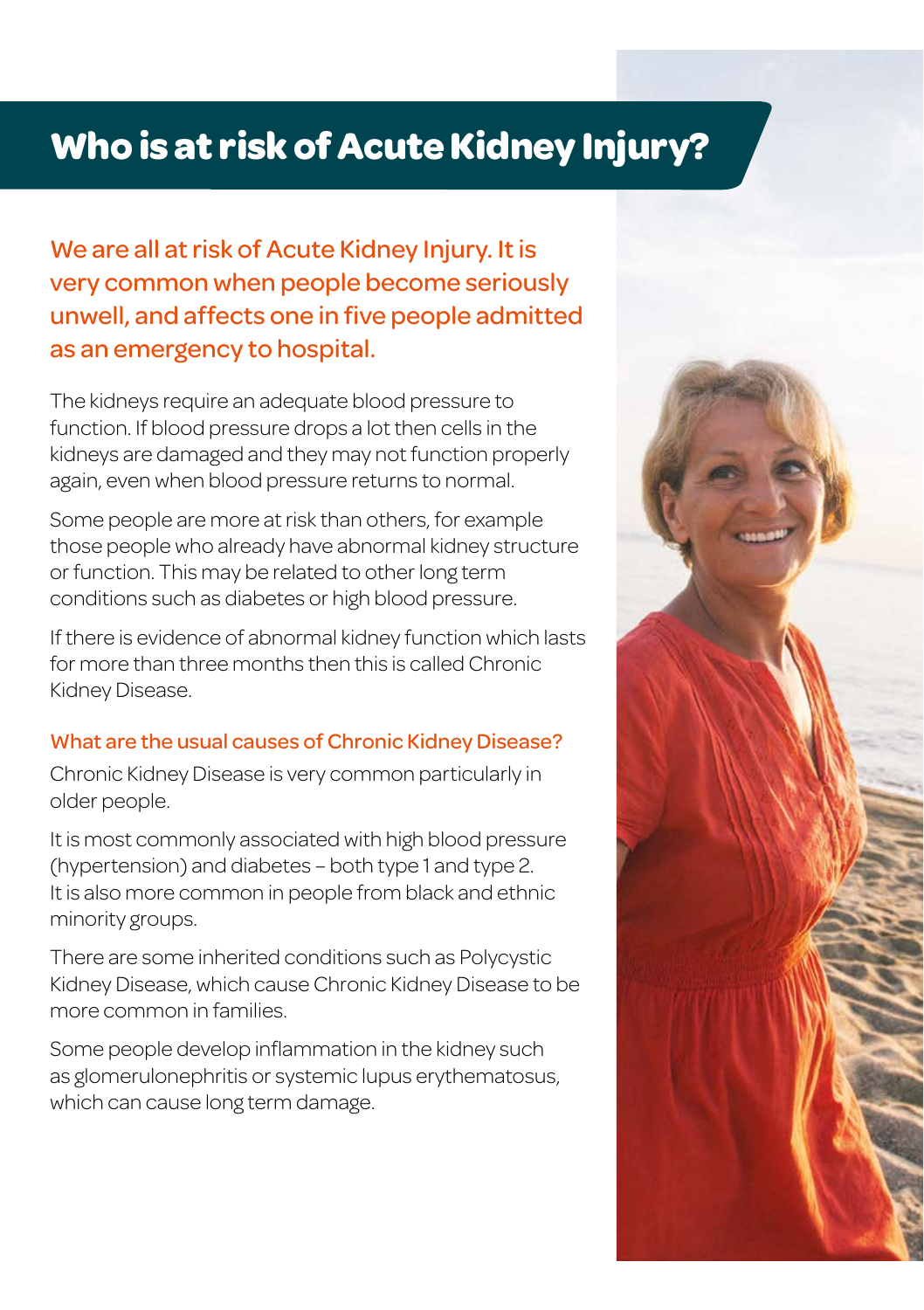# **How is Chronic Kidney Disease diagnosed?**

Chronic Kidney Disease is usually diagnosed with a blood test which measures the level of a waste-product, creatinine, in the blood. It helps us to estimate the efficiency of kidney function, which when it falls below 60% for more than three months is known as Chronic Kidney Disease.

Abnormalities of kidney structure can also be detected by urine tests and scans of the kidneys. These tests can be arranged by your GP who can then add you to a register in the practice to help monitor your kidney function.

It is important to have your blood pressure and blood and urine checked every year if you have Chronic Kidney Disease.

# **What are the usual causes of Acute Kidney Injury?**

Acute Kidney Injury is most commonly associated with illnesses when you are not able to eat and drink properly and/ or lose extra fluid from diarrhoea or vomiting. This may cause your blood pressure to be low and your urine output to fall. Acute Kidney Injury is detected by a blood test which shows a rise in the level of creatinine from levels which are normal for you.

The good news is that if the situation is corrected quickly then your kidneys will probably recover, however if you have the more severe forms of kidney injury known as Stage 3 then your kidneys may suffer long term damage.

## Can anything make this worse?

Taking some tablets or medicines can make the situation worse. The family of medicines which are most associated with this are called 'Non Steroidal Anti Inflammatory Drugs' (NSAIDs). The one most commonly used is ibuprofen, others include naproxen and diclofenac. These drugs reduce the blood supply to the kidneys, which can make acute kidney injury worse and therefore these drugs should be discontinued for a short time if AKI is detected.

All medicines which lower blood pressure, including diuretics (also known as water tablets and include furosemide bumetanide and spironolactone), can also make things worse. You will often be recommended to discontinue these medications for a short time when you are unwell.

Some tablets and medicines can also cause damage to the kidneys, or more side effects if your kidneys are not able to remove them from your blood, and these may also need to be discontinued for a short time (see diabetes opposite).



**Please do not delay calling your GP or the out of hours service if your urine output decreases to only small volumes.**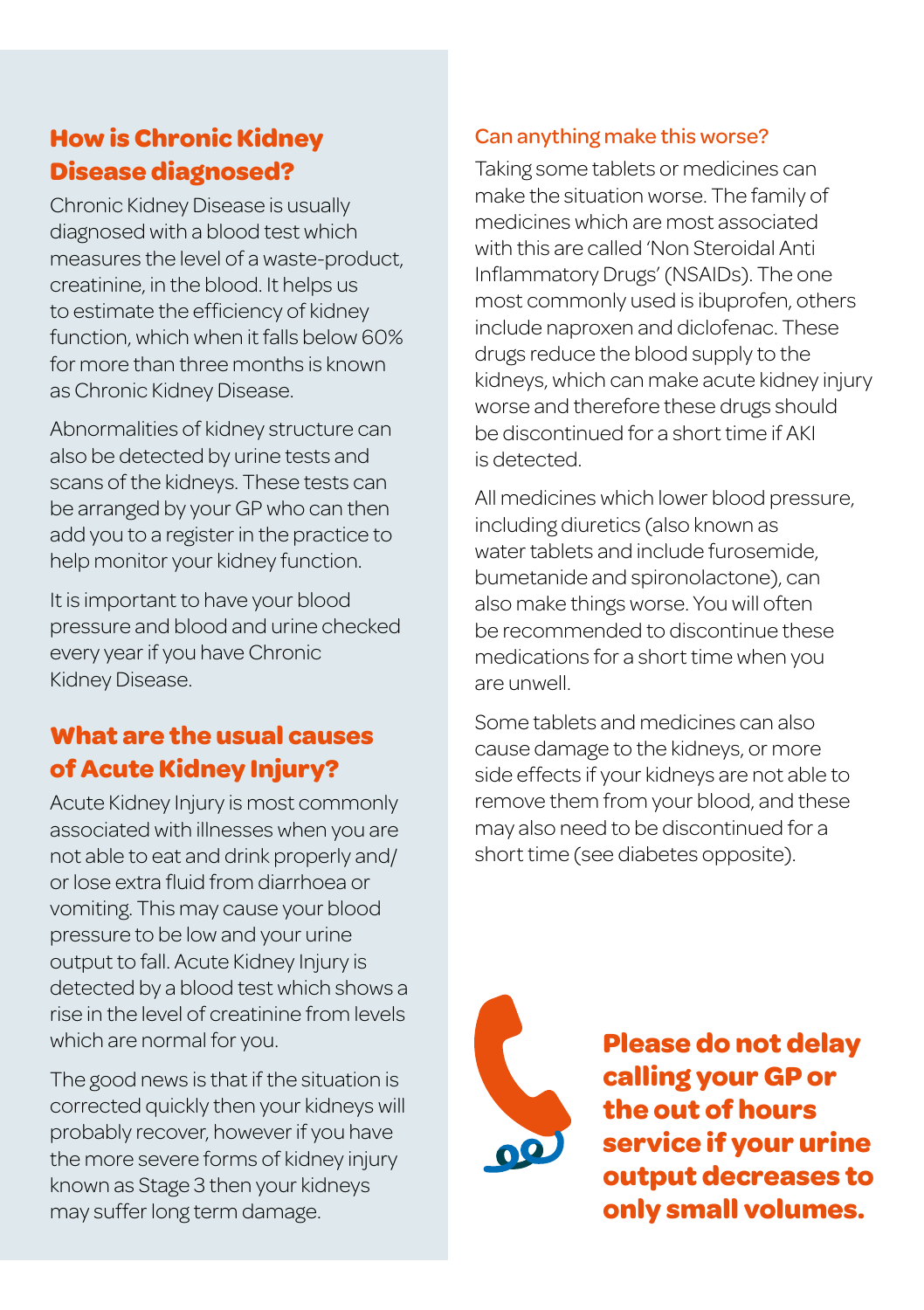

**It is important that you understand which of your regular medicines may have an impact on your kidney function and you can discuss this with your pharmacist, GP or specialist nurse.**

### What if I have diabetes?

Some people have poor control of their diabetes when they are unwell and may need to start treatment with insulin. Many medications used to treat diabetes are removed from the body by the kidneys and so the levels can build up in the blood if the kidneys are not functioning properly, with the risk of side effects.

This particularly applies to metformin and a family of medications called sulphonylureas which include glibenclamide, glipizide and gliclazide. These may need to be reduced or discontinued for a short time if you are unwell. You should discuss this with your pharmacist or diabetes team.

## What should I do to reduce my risk of kidney damage?

Our kidneys are very hard working organs and it is only when they fall below 10% efficiency that the body may need help such as dialysis.

There are important things which you can do to help keep your kidneys healthy. This involves healthy living keeping your weight controlled, minimising salt or low salt alternatives in your diet and not smoking.

If you have diabetes or high blood pressure good control of these illnesses can help stabilise kidney function. Your doctor or nurse can advise you about this.

If you have been taking regular anti-inflammatory medication this may be reviewed and you may be offered alternative treatment.

### What should I do if I am unwell?

If you are unwell and unable to drink properly, particularly if you are losing excess fluid through vomiting or diarrhoea, or you have a high temperature and sweats, then it is important that you discuss your condition with a medical professional. This may be your GP or a specialist nurse, e.g. a heart failure or kidney nurse if you have one. You may be advised to discontinue taking medications which lower your blood pressure for a short time and a blood test will be arranged to check your kidney function. If you are admitted to hospital for a specialist x-ray or operation, you should make your health care team aware if you have Chronic Kidney Disease.

If you are only passing small amounts of urine you may need admission to hospital and you should alert your GP to this.